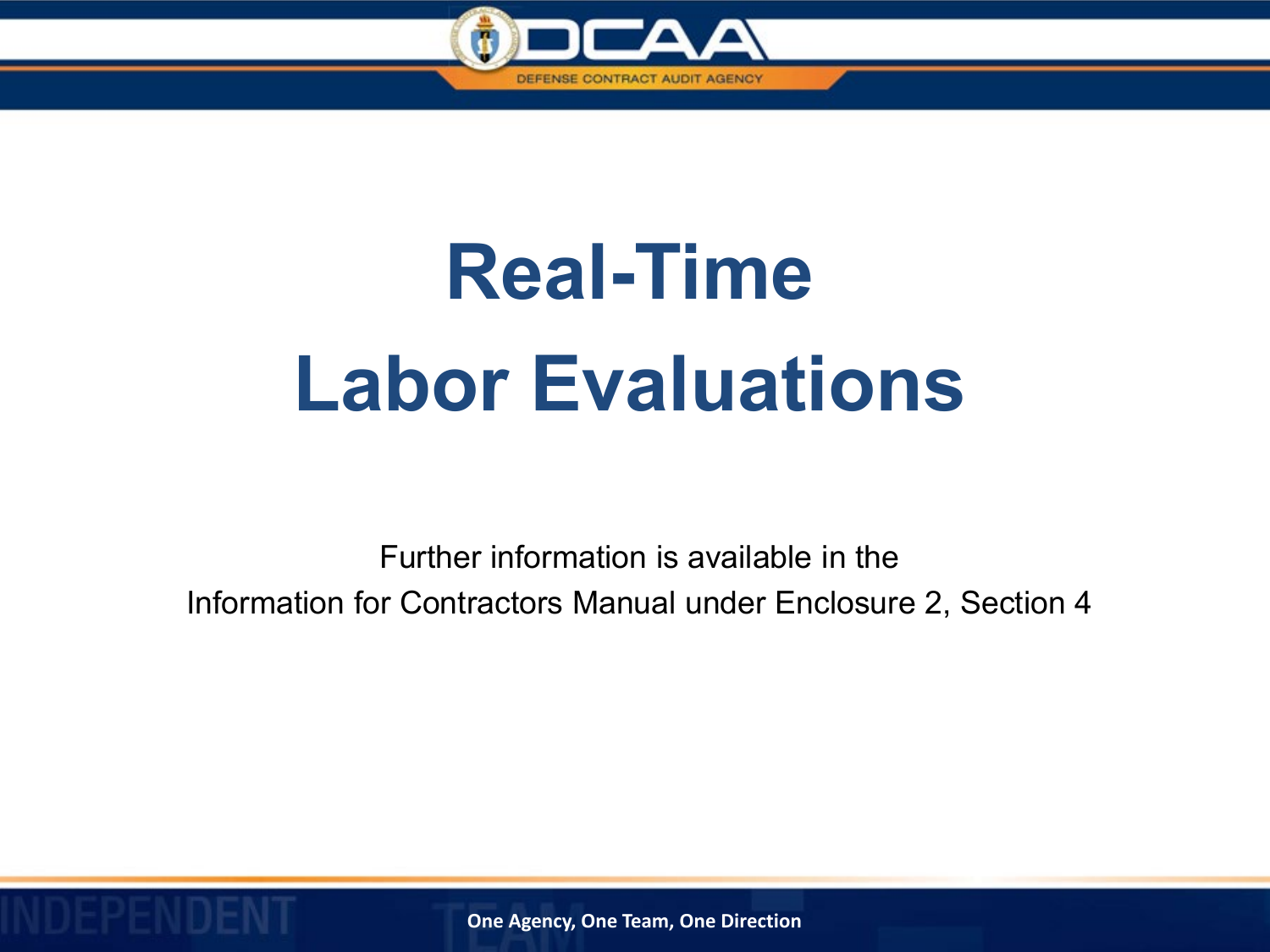

# **Real-Time Labor Evaluation**

- What is a Real-Time Labor Evaluation?
- Why does DCAA perform them?
- What will you need to provide?
- Will you receive advance notification?
- Common real-time procedures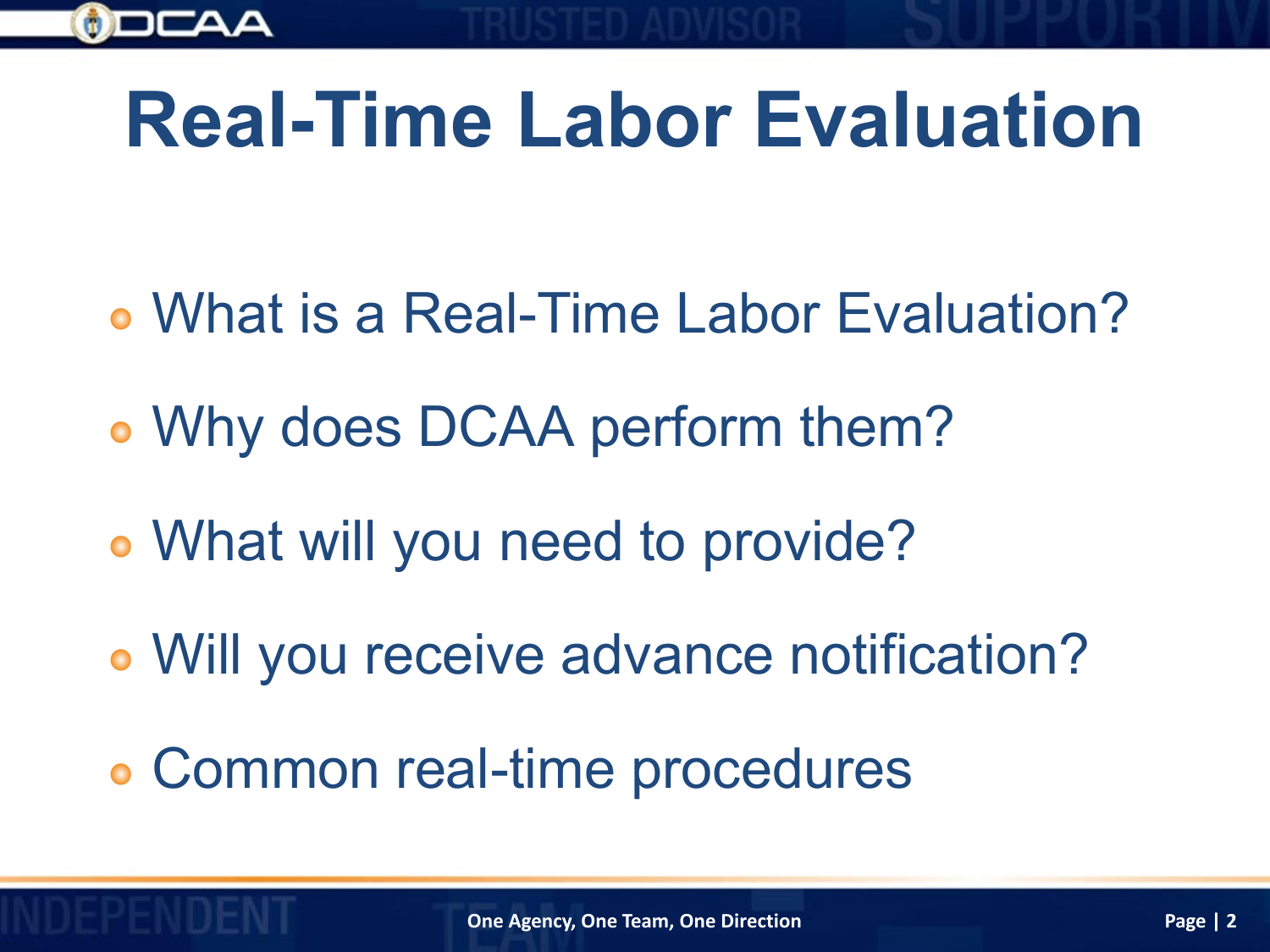

#### **What is a Real-Time Labor Evaluation?**

- Live real-time examinations designed to test
	- **the contractor's compliance with its timekeeping** internal controls and procedures; and
	- **the reliability of employee time records by** verifying that:
		- **employees are actually at work;**
		- they are performing in assigned job classifications; and
		- time is charged to the proper cost objective.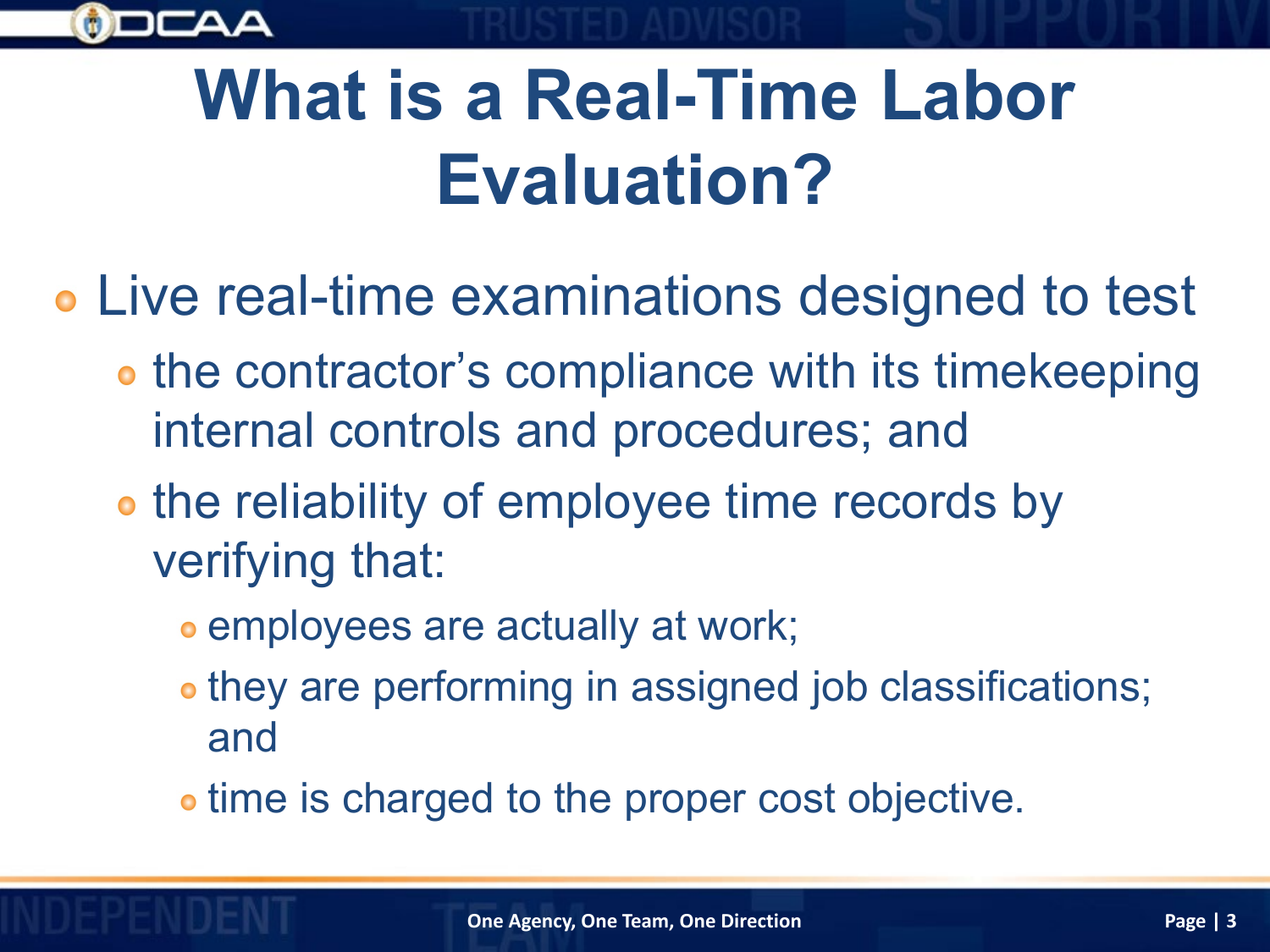

# **Why Does DCAA Perform Real-Time Labor Evaluations?**

- To test for compliance with timekeeping controls Deficiencies addressed on a real-time basis
- Analysis of current labor charging and cost allocation practices
- In support of Incurred Cost Audits, performed at a later date
	- To determine the accuracy of labor charges to contracts, indirect accounts, or other cost objectives
	- Evaluation performed on a real-time basis since employees are more likely to remember recent events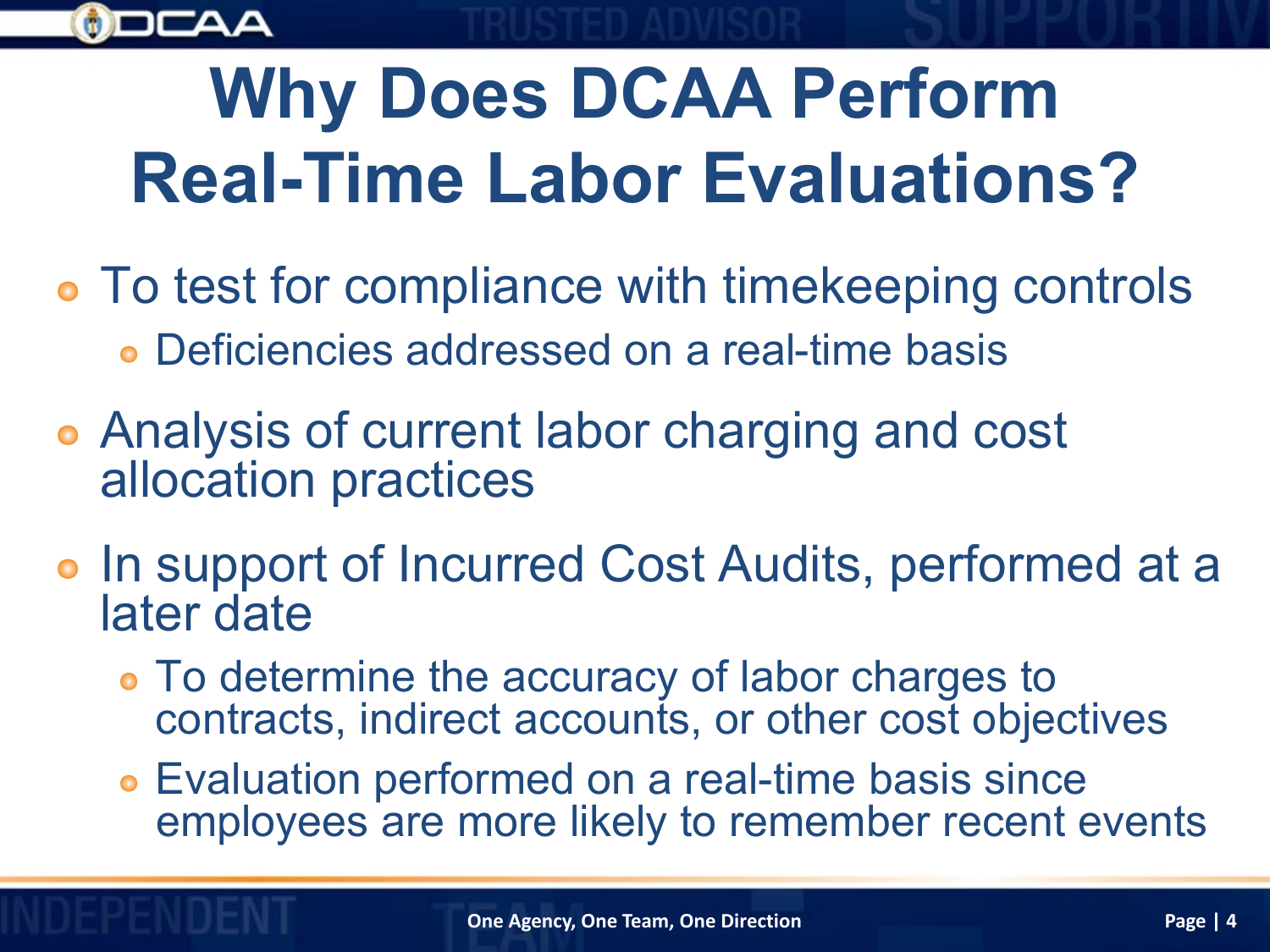

# **What Will You Need to Provide?**

- A current list of employees & their locations
- Timekeeping procedures
- Procedures for Work at Home program (telecommuting)
- A Point of Contact for employee interviews Will also need an alternate point of contact Separate point of contacts for each location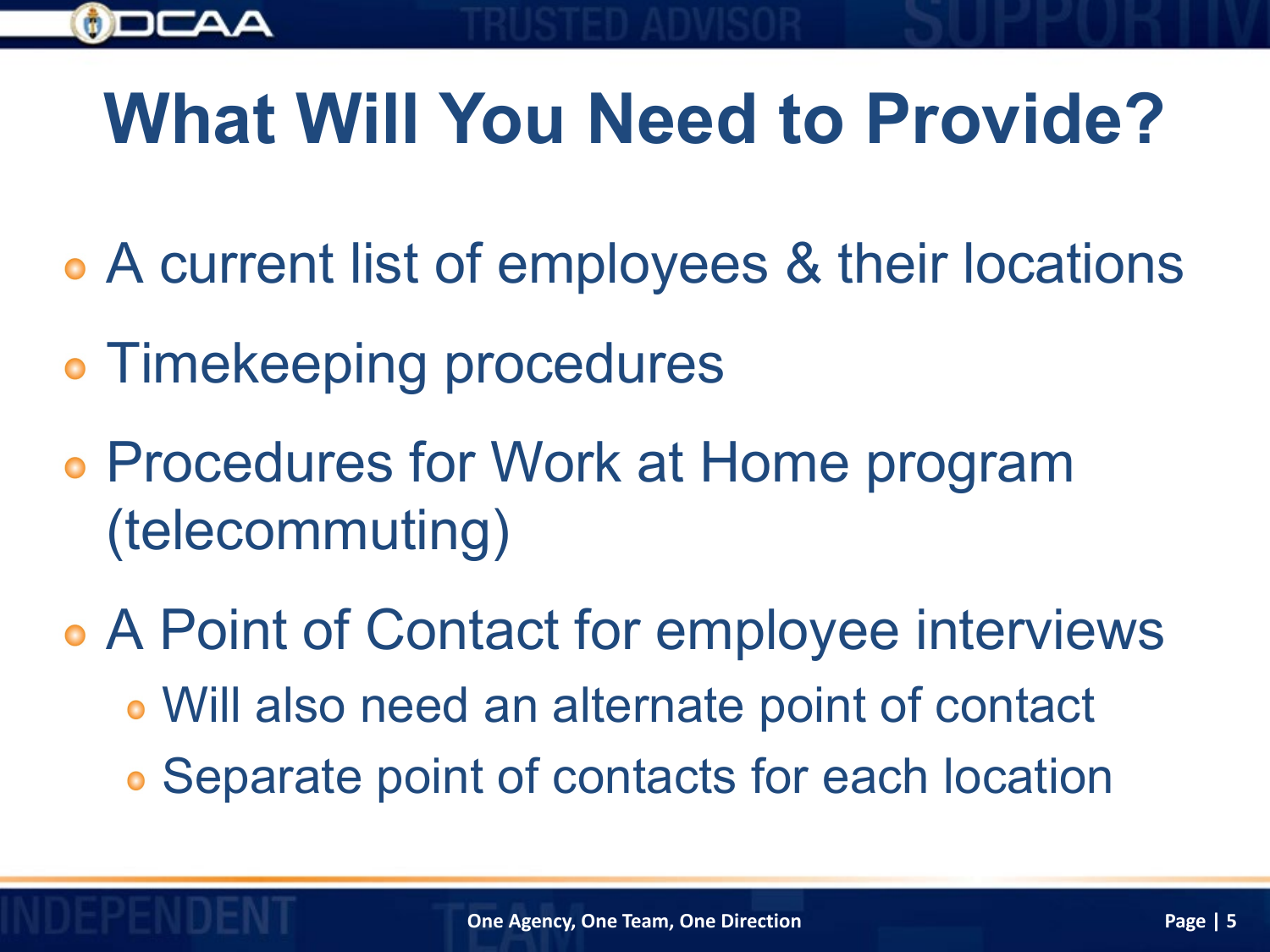

#### **Will You Receive Advance Notification?**

- Labor evaluations are unannounced so we will not call in advance to let you know we are coming or ask for a convenient time to meet.
- The auditor will arrive at your location and request to meet with the point of contact.
- The auditor will request to interview employees at their assigned workstation.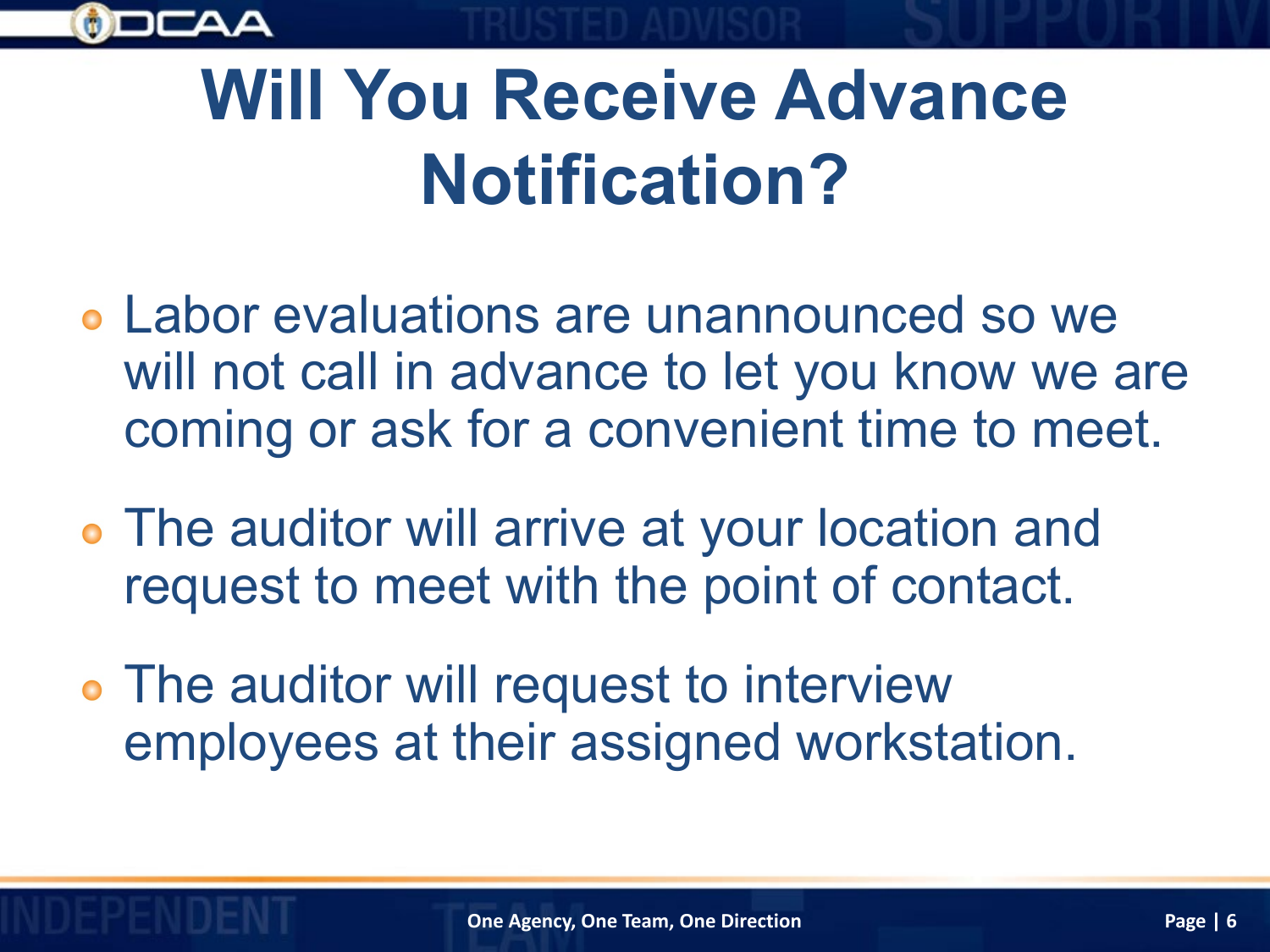

#### **Common Real-Time Procedures**

- Common procedures include:  $\bullet$ 
	- Evaluating timekeeping procedures/internal controls
	- **Employee interviews**
	- Analysis of employee timekeeping practices
	- Reconciliation of labor charges with subsequent payroll and labor distribution records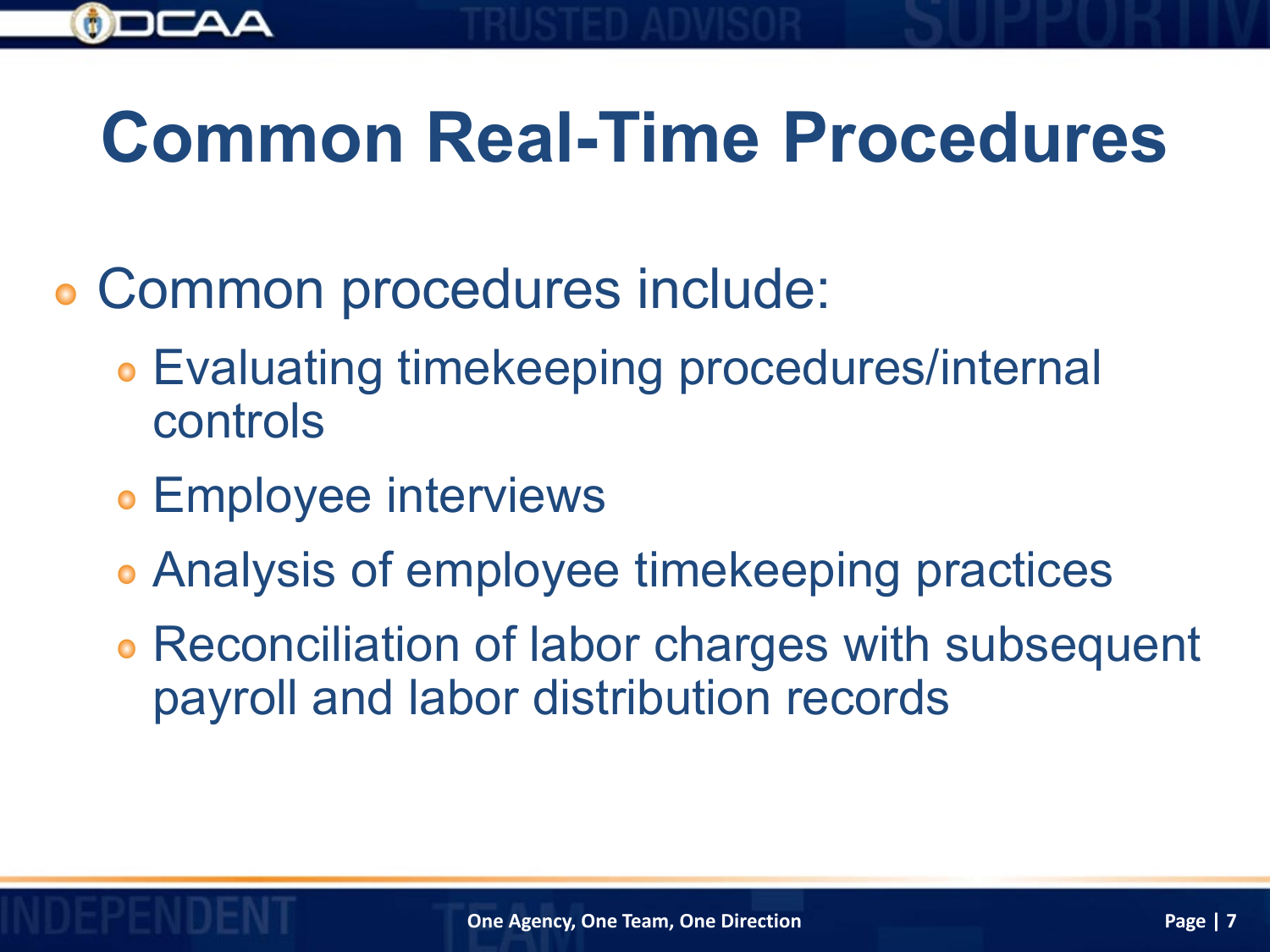

# **Purpose of Employee Interviews**

- Verifying employees exist and are at work
- Labor charges are to the appropriate cost objective
- Verifying employees are performing in assigned job classifications
- Determine if the recorded labor hour charges are a fair representation of the work performed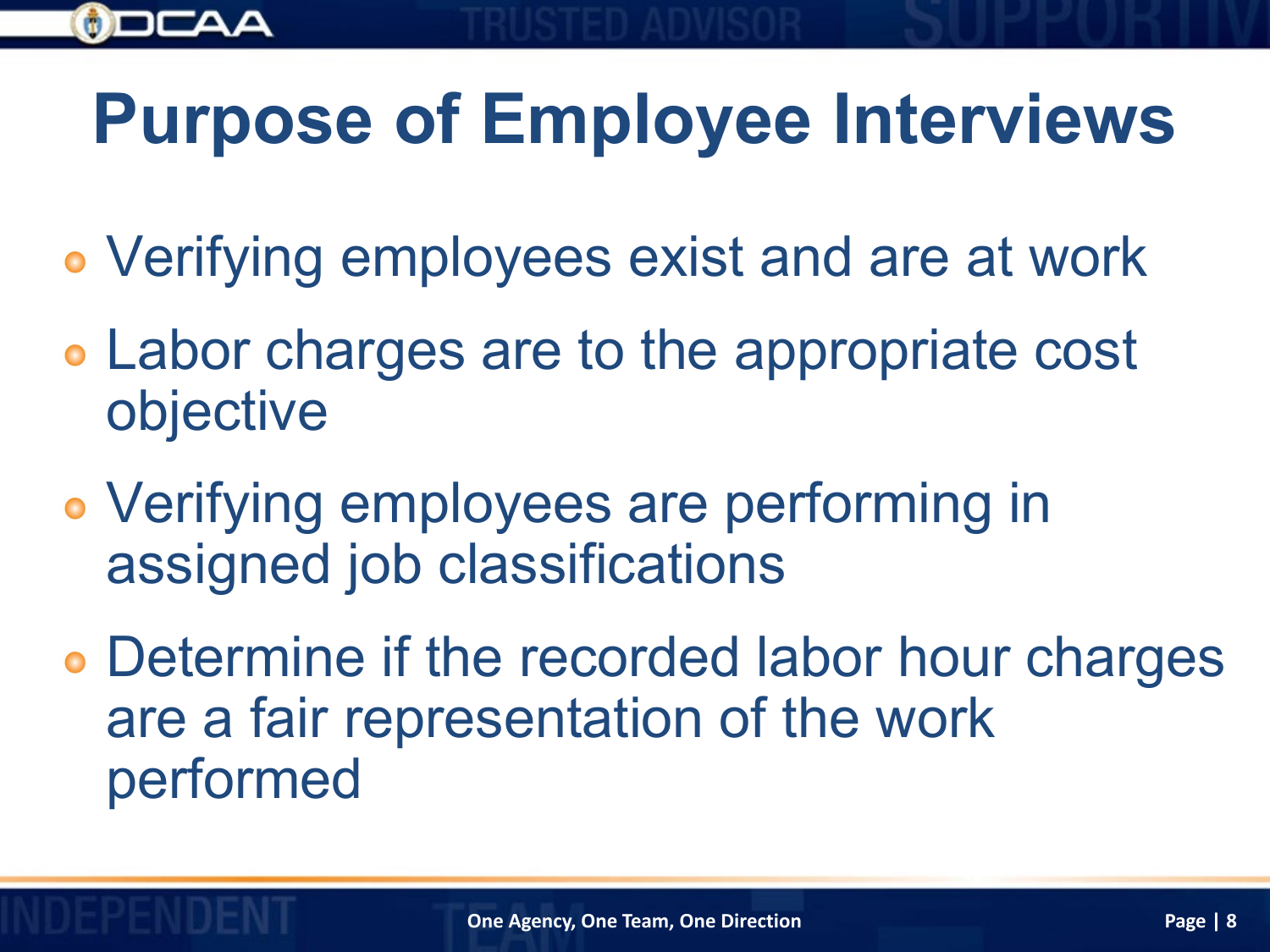

#### **DCAA Labor Evaluations**

- The auditor will ask the employee for a copy of their timesheet upon arrival at their workstation or request the employee open their timekeeping application and input screen
- Other items the auditor may request include:
	- Copies of timekeeping procedures
	- Written descriptions of current projects
	- **Employee identification number**
	- **Authorization for charging current projects**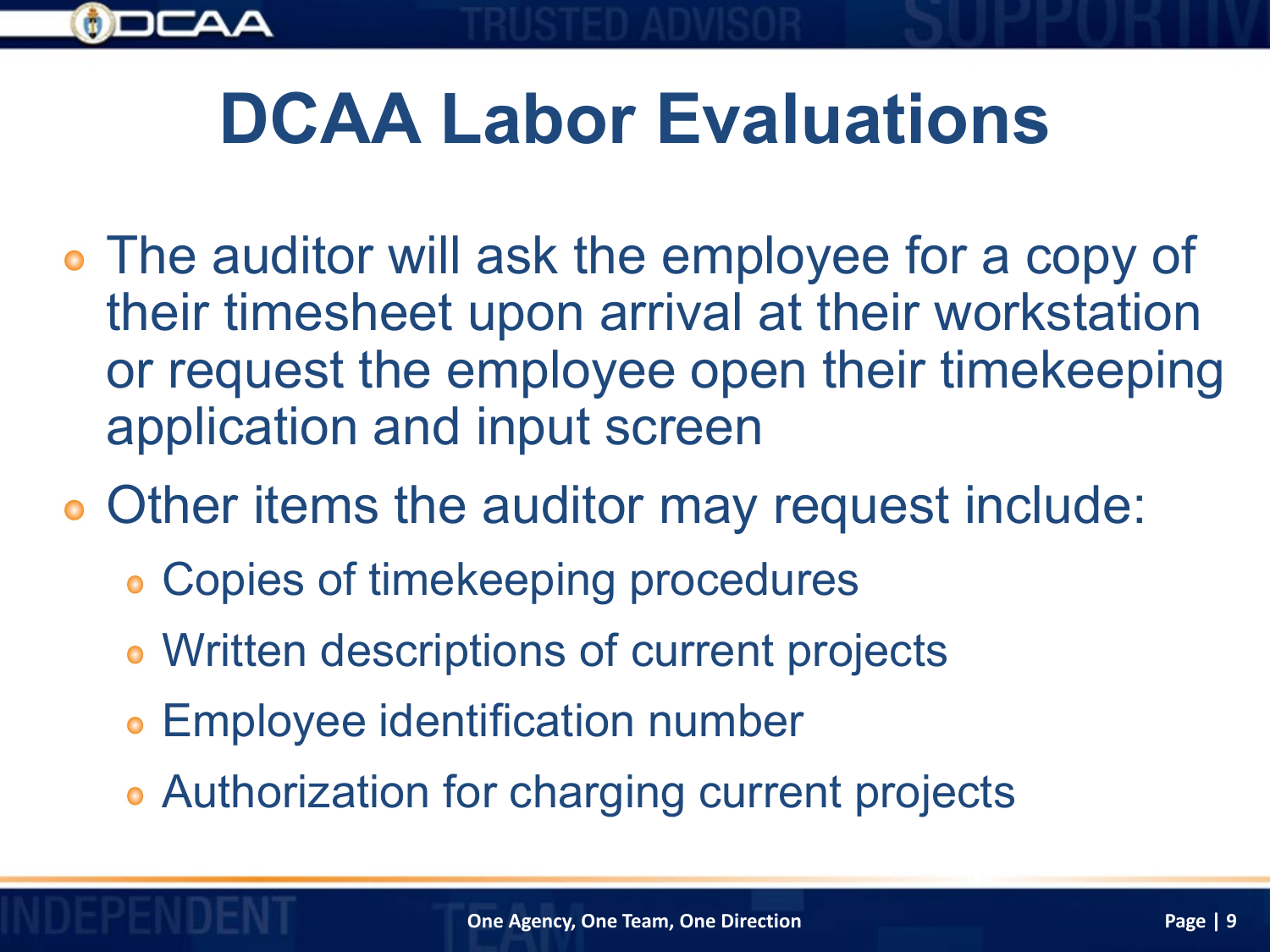

#### **DCAA Labor Evaluations**

- The auditor will concentrate on the following:
	- Employee's understanding of timekeeping procedures
	- **Procedures for receiving work assignment** charge numbers and descriptions
	- **How often the employee completes their** timesheet
	- Whether the employee incudes all hours worked
	- Timesheet submission/approval process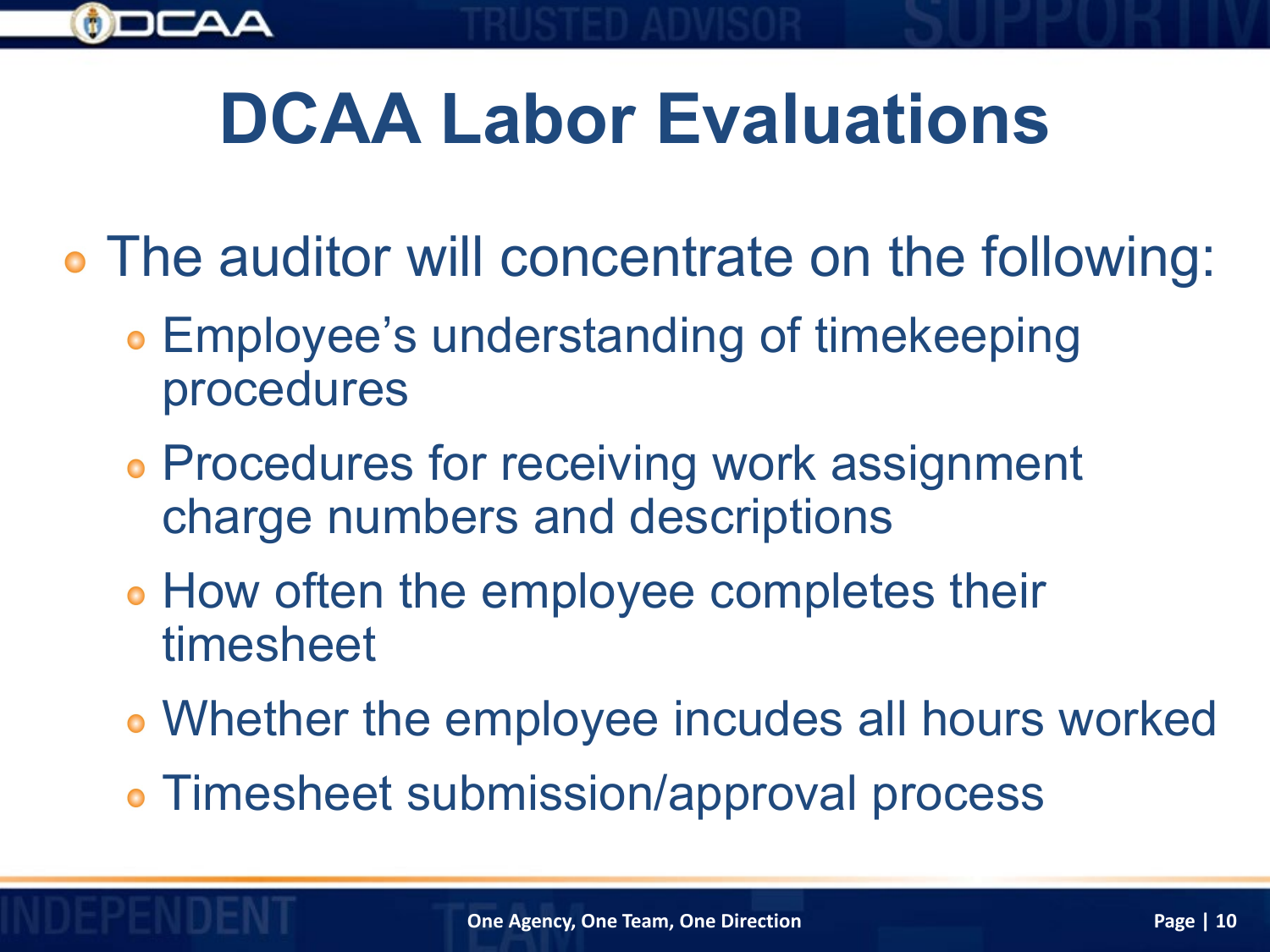

#### **Examples of Interview Questions**

- Current job title
- Description of current projects
- Period of performance for current projects
- Charge numbers/accounts used to record time spent on each project
- Percentage of time on each project
- **Explain the procedure for revising timesheet**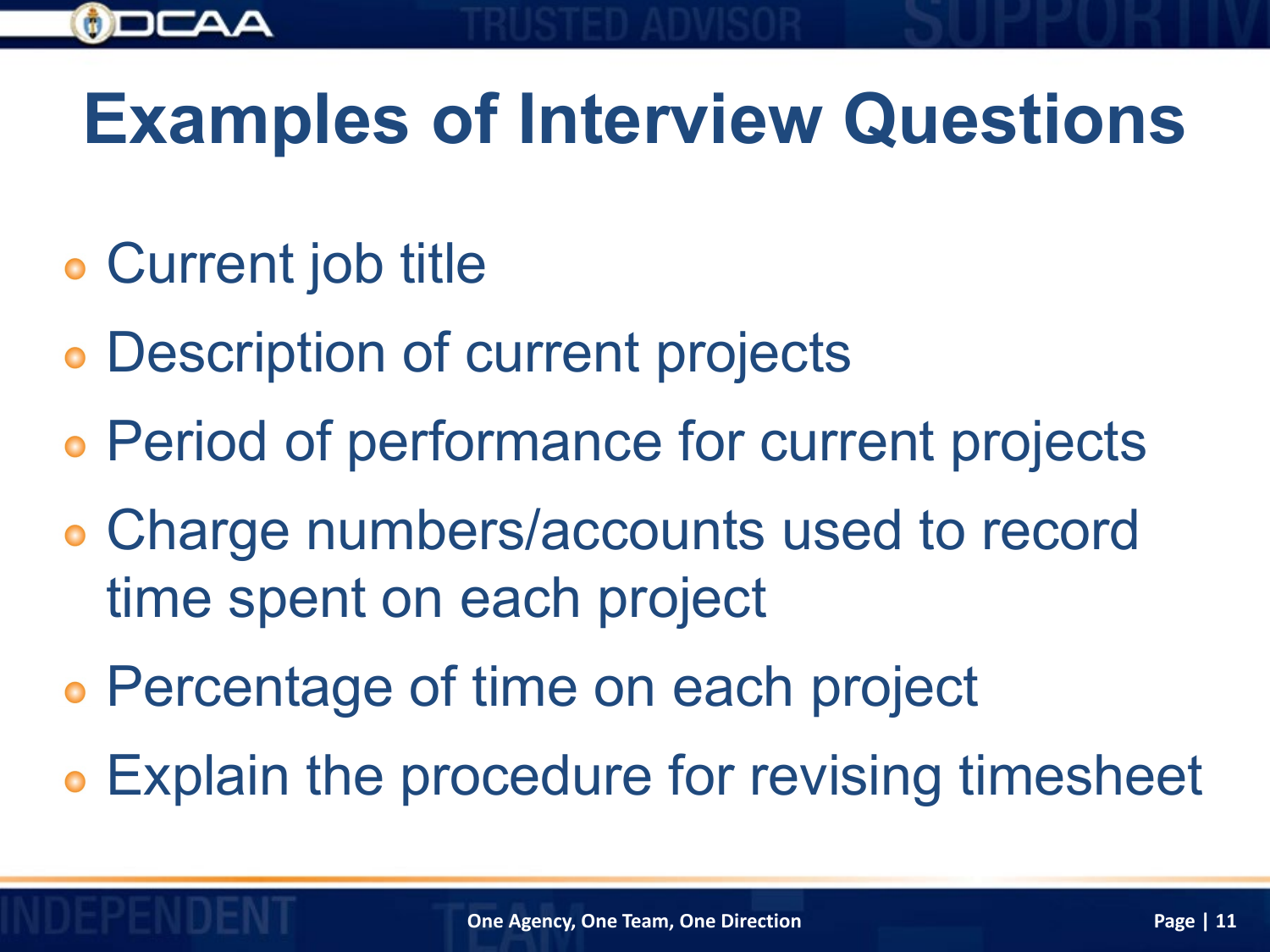

#### **Impact of Work at Home Program**

- If employee selected for interview is working at home:
- Employee's supervisor interviewed to verify control over employee's work at home schedule
- Auditor will speak to employee over the telephone:
	- Discuss work at home procedures
	- Discuss specific work being performed
	- Request charge number(s) for work performed
- Auditor may also interview employee during a follow-up visit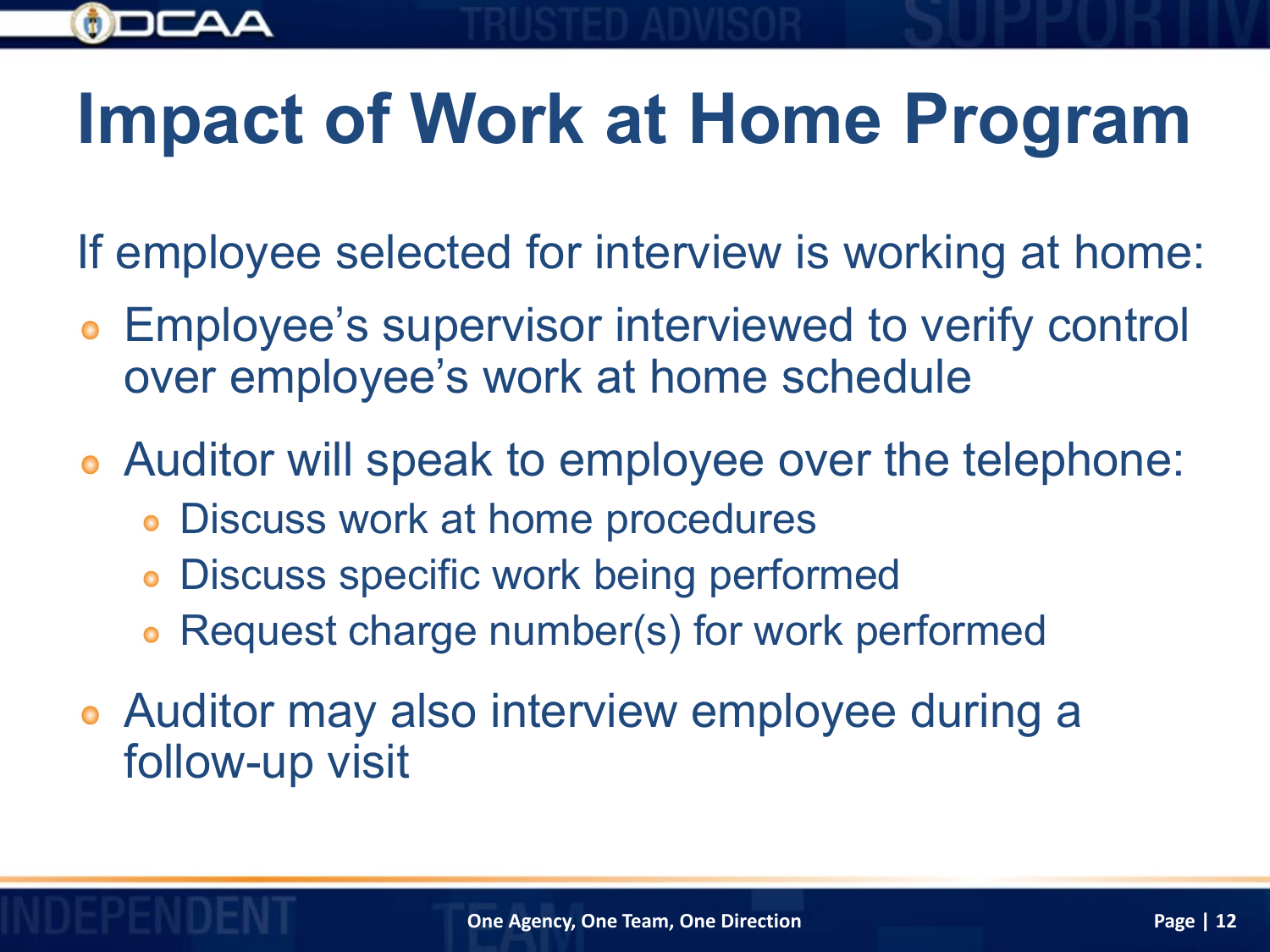

#### **Common Real-Time Procedures**

- Obtaining explanations promptly concerning all questionable procedures & practices observed during the floor check.
- Auditor may also question management, accounting, or other personnel to further clarify or confirm the employee's statements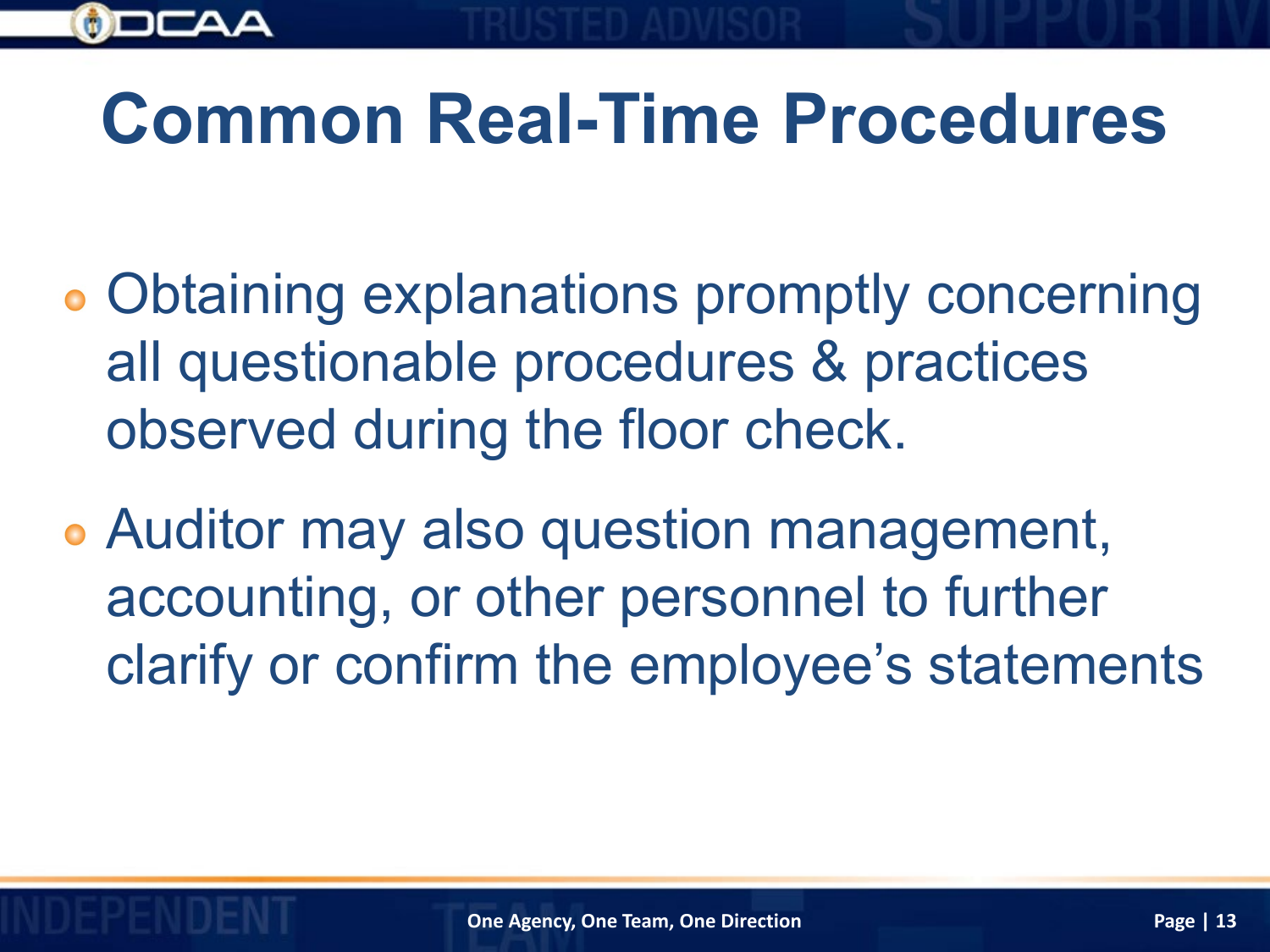

#### **Common Real-Time Procedures**

- Perform a follow-up of employees that were unavailable on the day of the floor check to verify their existence.
- Verifying employee time charges (observations made during the floor check) to the labor distribution for the pay period floor checked.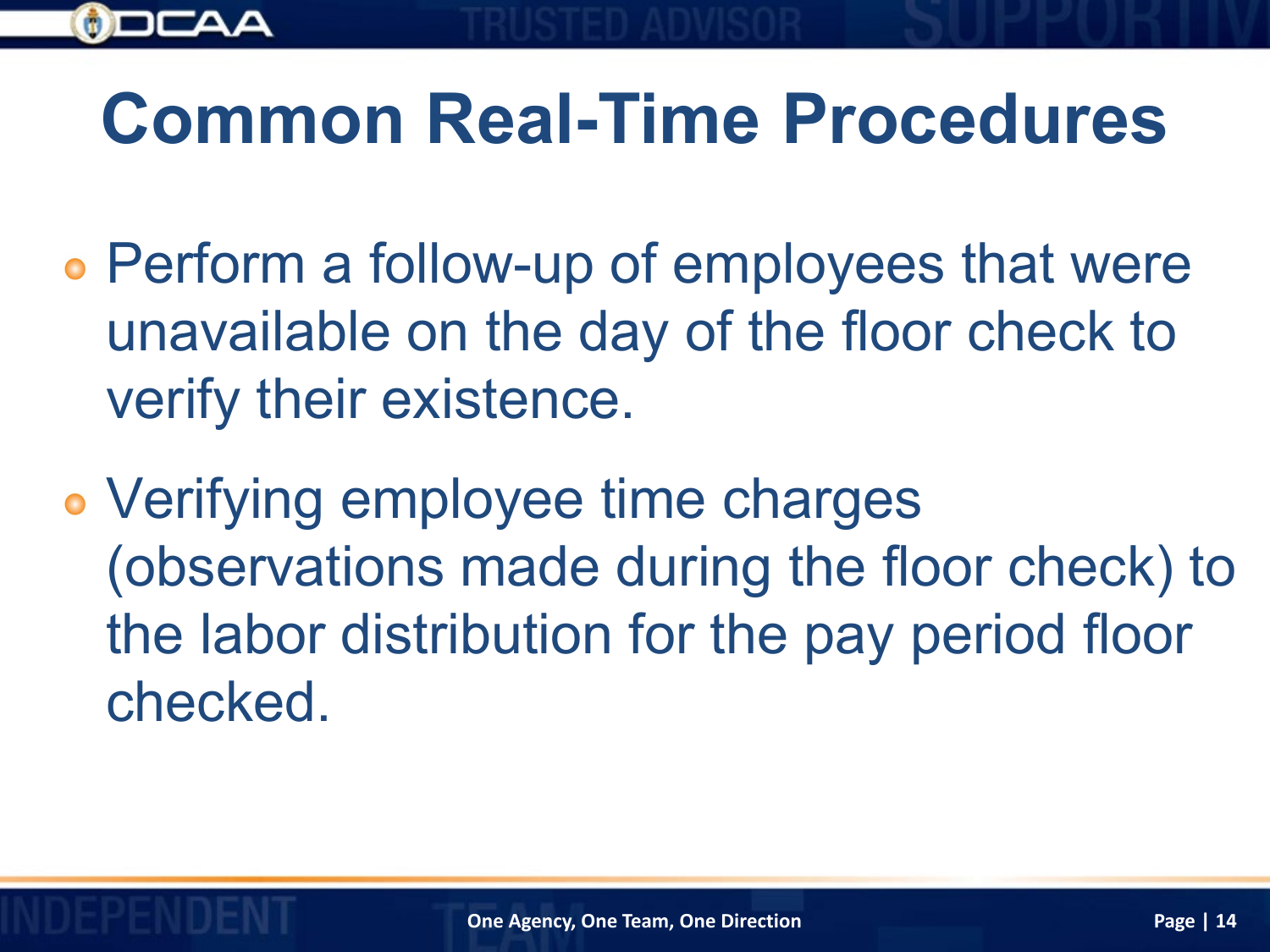

#### **Contractor Response**

- Auditor will conduct exit conference to discuss results of the evaluation
- o If deficiencies with the DFARS business system criteria are found, the auditor will furnish a draft version of findings to be presented in a business system deficiency report
- Contractor is given an opportunity to respond to findings
- Response can be oral or written
- Response will be incorporated into the report